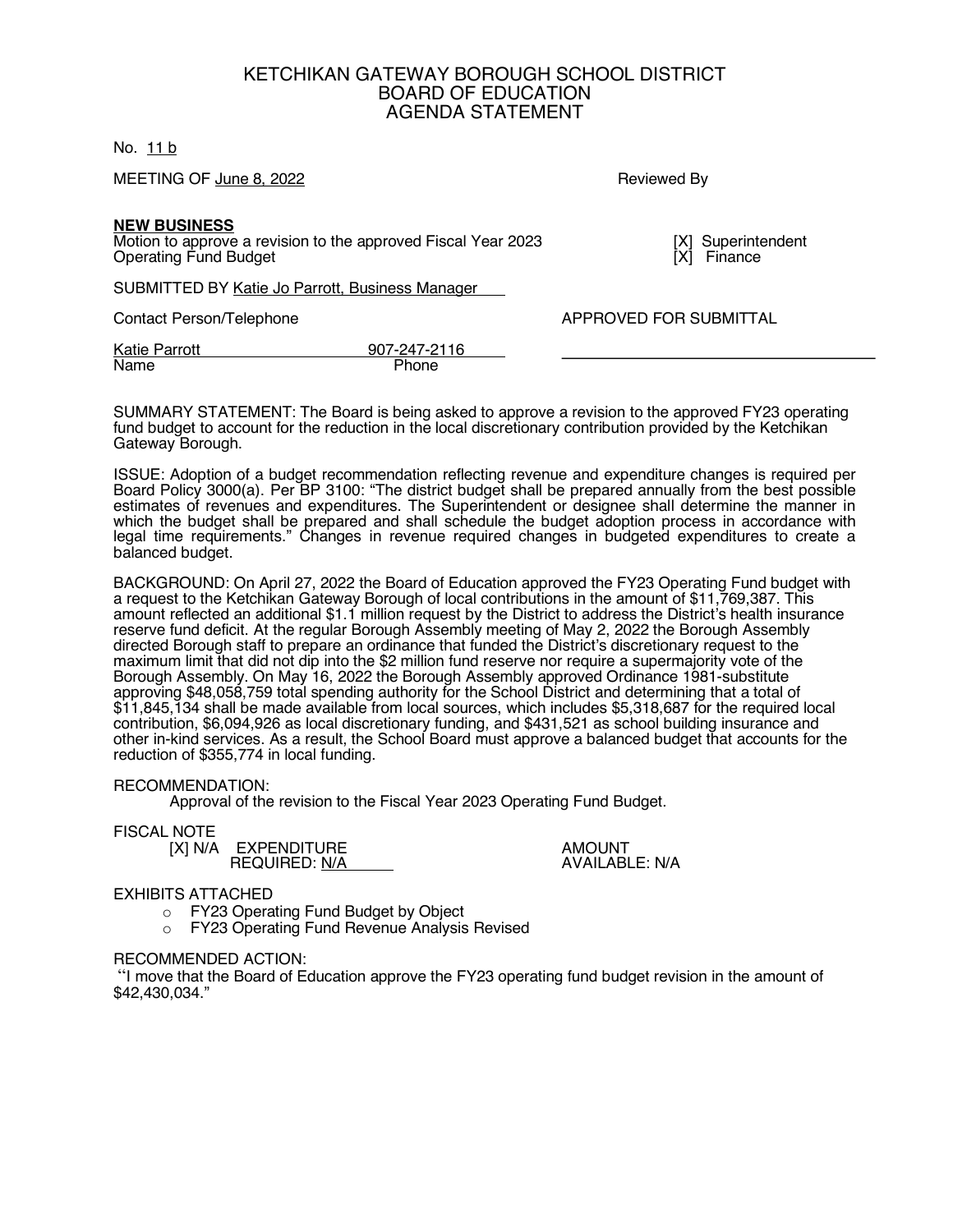| <b>FY23 KGBSD Operating Fund Budget</b> |                                                      | <b>ACTUALS</b>           | <b>APPROVED</b>  | <b>PROPOSED</b>  | <b>FY22-FY23</b>   |  |
|-----------------------------------------|------------------------------------------------------|--------------------------|------------------|------------------|--------------------|--|
| Object*                                 | <b>Title</b>                                         | <b>FY21</b>              | <b>FY22</b>      | <b>FY23</b>      | <b>Difference</b>  |  |
| <b>Personnel Expenses</b>               |                                                      |                          |                  |                  |                    |  |
| 311                                     | <b>Certificated Superintendent</b>                   | 237,408                  | 145,000          | 145,000          |                    |  |
| $\overline{312}$                        | <b>Certificated Assistant Superintendent</b>         | $\blacksquare$           |                  | 130,000          | 130,000            |  |
| 313                                     | Certificated Principal/Assistant Principal           | 1,355,227                | 1,361,007        | 1,579,391        | 218,384            |  |
| 314                                     | Certificated Director/Coordinator/Manager            | 237,435                  | 223,407          | 244,465          | 21,058             |  |
| 315                                     | <b>Certificated Teacher</b>                          | 13, 156, 755             | 13,689,523       | 14,331,642       | 642,119            |  |
| 316                                     | Certificated Extra Duty Pay                          | 130,054                  | 108,000          | 190,000          | 82,000             |  |
| 317                                     | <b>Certificated Substitutes/Temps</b>                | 13,850                   | 5,000            | 5,000            |                    |  |
| 318                                     | <b>Certificated Specialists</b>                      | 246,408                  | 346,709          | 366,413          | 19,704             |  |
| 319                                     | Teachers Part Year (Long-term Subs)                  | 60,425                   | 80,000           | 80,000           |                    |  |
| 321                                     | Classified Director/Coordinator/Manager              | 394,835                  | 391,224          | 397,090          | 5,866              |  |
| 322                                     | <b>Classified Specialists (Technical Staff)</b>      | 325,839                  | 322,609          | 426,814          | 104,205            |  |
| 323                                     | <b>Classified Aides/Paraprofessionals</b>            | 3,631,767                | 3,581,004        | 3,642,276        | 61,272             |  |
| 324                                     | <b>Classified Support Staff</b>                      | 1,315,817                | 1,316,731        | 1,289,004        | (27, 727)          |  |
| 325                                     | Maintenance/Custodial Staff                          | 1,173,258                | 1,187,821        | 1,270,710        | 82,889             |  |
| 329                                     | <b>Classified Substitutes/Temps</b>                  | 254,899                  | 166,800          | 200,000          | 33,200             |  |
| 337                                     | Classified Extra Duty                                | 31,618                   | 34,000           | 112,500          | 78,500             |  |
| 338                                     | <b>Classified Stipend</b>                            | 18,525                   | 18,000           | 18,500           | 500                |  |
| 361                                     | Insurance-Life & Health                              | 5,318,361                | 5,351,543        | 6,107,426        | 755,883            |  |
| 362                                     | Unemployment Insurance                               | 17,927                   | 29,000           | 35,000           | 6,000              |  |
| 363                                     | <b>Workers' Compensation</b>                         | 207,465                  | 225,000          | 230,000          | 5,000              |  |
| 364                                     | <b>FICA Contribution</b>                             | 752,918                  | 728,026          | 795,776          | 67,750             |  |
| 365                                     | <b>Retirement Contribution-TRS</b>                   | 1,936,144                | 1,929,500        | 2,134,184        | 204,684            |  |
| 366                                     | <b>Retirement Contribution-PERS</b>                  | 1,484,778                | 1,425,228        | 1,579,955        | 154,727            |  |
| 367                                     | TRS On-behalf                                        | 2,779,639                | 3,238,075        | 2,049,224        | (1, 188, 851)      |  |
| 368                                     | PERS On-behalf                                       | 691,625                  | 618,915          | 200,367          | (418, 548)         |  |
| 369                                     | <b>Other Employee Benefits</b>                       | 40,818                   | 43,350           | 50,000           | 6,650              |  |
| 378                                     | <b>Educational Assistance</b>                        | 31,256                   | 24,000           | 35,200           | 11,200             |  |
| 379                                     | Physicals                                            | 3,478                    | 4,000            | 4,000            |                    |  |
| 390                                     | <b>Transportation Allowance</b>                      |                          | 7,500            | 20,000           | 12,500             |  |
|                                         | <b>Object Group</b>                                  | 35,848,530               | 36,600,972       | 37,669,937       | 1,068,965          |  |
|                                         | <b>Supplies and Services</b>                         |                          |                  |                  |                    |  |
| 410                                     | Professional & Technical Services                    | 455,910                  | 386,000          | 325,000          | (61,000)           |  |
| 411                                     | <b>Staff Development Services</b>                    |                          |                  |                  |                    |  |
| 412                                     | Auditing                                             | 42,609                   | 40,000           | 40,000           |                    |  |
| 413                                     | <b>Labor Relations Services</b>                      |                          |                  | 10,000           | 10,000             |  |
| 414                                     | <b>Legal Services</b>                                | 42,876                   | 40,000           | 45,000           | 5,000              |  |
| 416                                     | Engineering & Architectural Services                 |                          |                  |                  |                    |  |
| 418                                     | <b>Other Professional Services</b>                   | $\overline{\phantom{a}}$ |                  |                  |                    |  |
| 420                                     | Staff Travel 420                                     | 1,498                    | 25,000           | 30,000           | 5,000              |  |
| 421                                     | Mileage Reimbursement 420                            | 2,513                    | 4,500            | 4,500            |                    |  |
| 425                                     | <b>Student Travel</b>                                | 4,280                    |                  | 330,000          | 330,000            |  |
| 430                                     | Utilities & Telecommunications                       | 307,702                  | 280,000          | 270,000          | (10,000)           |  |
| 431                                     | Water & Sewage                                       | 212,597                  | 244,250          | 264,715          | 20,465             |  |
| 432                                     | Garbage                                              | 98,742                   | 107,400          | 115,000          | 7,600              |  |
| 433                                     | Postage                                              | 9,191                    | 9,300            | 10,000           | 700                |  |
| 436                                     | Electricity                                          | 423,799                  | 459,200          | 459,200          |                    |  |
| 438                                     | <b>Heating Fuel</b>                                  | 416,246                  | 425,000          | 628,150          | 203,150            |  |
| 440                                     | <b>Other Purchased Services</b>                      | 301,125                  | 262,800          | 300,000          | 37,200             |  |
| 441                                     | Rentals and Leases                                   | 63,200                   | 175,000          | 75,000           | (100,000)          |  |
| 442                                     | <b>Building Repairs &amp; Maintenance</b>            | 54,608                   | 75,000           | 75,000           |                    |  |
| 443                                     | Equipment Repair & Maintenance                       | 489                      |                  |                  |                    |  |
| 445                                     | Insurance & Bond Premiums                            | 518,648                  | 513,090          | 525,000          | 11,910             |  |
| 450                                     | Supplies, Materials & Media                          | 1,365,977                | 1,045,332        | 1,045,332        |                    |  |
| 451                                     | <b>Teacher Supplies</b>                              | 54,898                   | 68,400           | 71,200           | $\overline{2,800}$ |  |
| 457                                     | Small Tools & Equipment                              | 126,492                  | 50,000           | 50,000           |                    |  |
| 480<br>485                              | Tuition & Stipends (Students)<br>Stipends (Kanayama) | 63,766                   | 70,000<br>15,000 | 75,000<br>15,000 | 5,000              |  |
| 490                                     | Other Expenses                                       | 26,314                   | 60,000           | 30,000           | (30,000)           |  |
| 491                                     | Dues and Fees                                        | 26,027                   | 23,000           | 42,000           | 19,000             |  |
|                                         |                                                      |                          |                  |                  |                    |  |